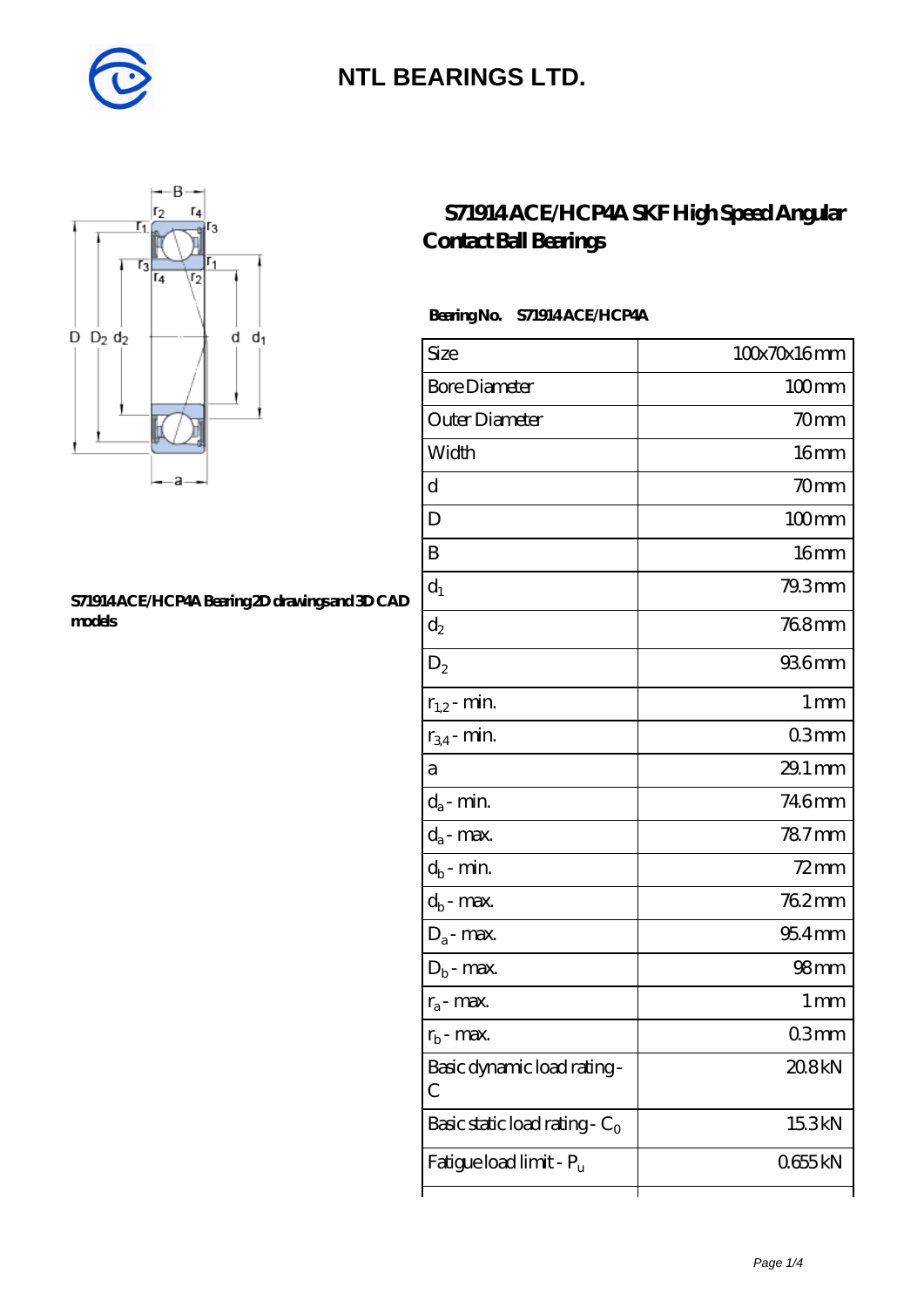

| Limiting speed for grease<br>lubrication | 20000r/min      |
|------------------------------------------|-----------------|
| Ball - $D_w$                             | $9.525$ mm      |
| $Ball - z$                               | 22              |
| Calculation factor - e                   | 068             |
| Calculation factor - $Y_2$               | 087             |
| Calculation factor - $Y_0$               | 038             |
| Calculation factor - $X_2$               | 041             |
| Calculation factor - $Y_1$               | 0.92            |
| Calculation factor - $Y_2$               | 1.41            |
| Calculation factor - $Y_0$               | 076             |
| Calculation factor - $X_2$               | 067             |
| Preload class $A - G_A$                  | 190N            |
| Preload class $B - G_B$                  | 570N            |
| Preload class $C$ - $G_C$                | 1130N           |
| Calculation factor - f                   | 1.14            |
| Calculation factor - $f_1$               | 098             |
| Calculation factor - $f_{2A}$            | 1               |
| Calculation factor - f <sub>2B</sub>     | 1.04            |
| Calculation factor - $f_{\chi}$          | 1.08            |
| Calculation factor - $f_{HC}$            | 1.01            |
| Preload class A                          | 145N/micron     |
| Preload class B                          | 219N/micron     |
| Preload class C                          | 286N/micron     |
| $d_1$                                    | 79.3mm          |
| $\mathrm{d}_2$                           | 768mm           |
| $D_2$                                    | 936mm           |
| $r_{1,2}$ min.                           | 1 <sub>mm</sub> |
| $r_{34}$ min.                            | 03mm            |
| $d_{a}$ min.                             | 746mm           |
|                                          |                 |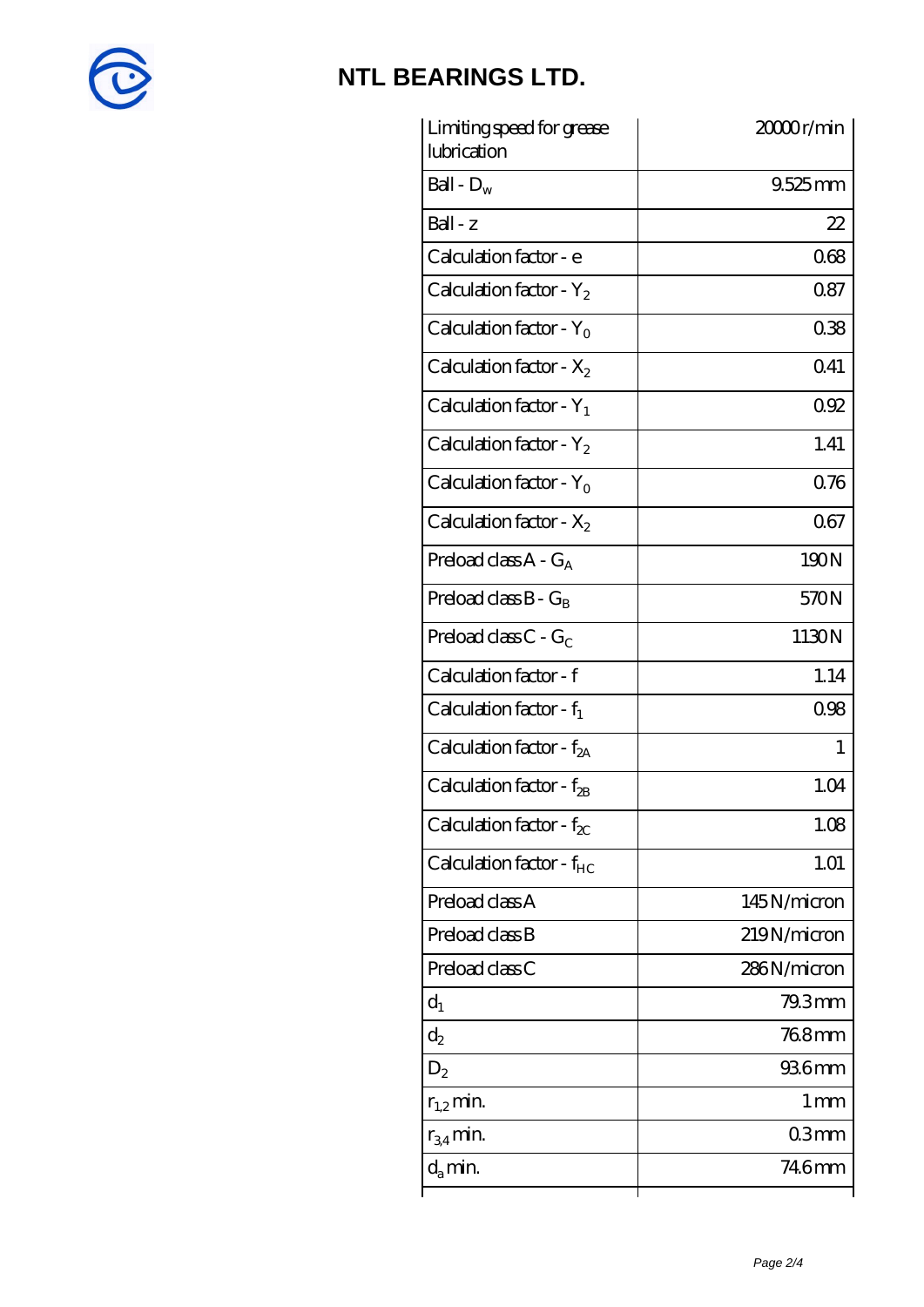

| $d_a$ max.                                               | $787$ mm            |
|----------------------------------------------------------|---------------------|
| $d_h$ min.                                               | $72 \text{mm}$      |
| $d_b$ max.                                               | 762mm               |
| $D_a$ max.                                               | $954$ <sub>mm</sub> |
| $Db$ max.                                                | 98 <sub>mm</sub>    |
| $r_{\rm a}$ max.                                         | $1 \,\mathrm{mm}$   |
| $rb$ max.                                                | 03mm                |
| Basic dynamic load rating C                              | 20.8kN              |
| Basic static load rating $C_0$                           | 15.3kN              |
| Fatigue load limit $P_u$                                 | 0655kN              |
| Attainable speed for grease<br>lubrication               | 20000r/min          |
| Ball diameter $D_w$                                      | $9.525$ mm          |
| Number of balls z                                        | 22                  |
| Preload class $AG_A$                                     | 190N                |
| Static axial stiffness, preload<br>classA                | 145N/μ m            |
| Preload class $BG_B$                                     | 570N                |
| Static axial stiffness, preload<br>classB                | $219N/\mu$ m        |
| Preload class C $G_C$                                    | 1130N               |
| Static axial stiffness, preload<br>classC                | 286N/µ m            |
| Calculation factor f                                     | 1.14                |
| Calculation factor $f_1$                                 | 0.98                |
| C alculation factor $f_{2A}$                             | 1                   |
| Calculation factor $f_{\mathcal{R}}$                     | 1.04                |
| Calculation factor $f_{\chi}$                            | 1.08                |
| Calculation factor $f_{HC}$                              | 1.01                |
| Calculation factor e                                     | 068                 |
| Calculation factor (single,<br>$t$ andem) $Y_2$          | 087                 |
| Calculation factor (single,<br>$t$ andem) Y <sub>o</sub> | 038                 |
|                                                          |                     |